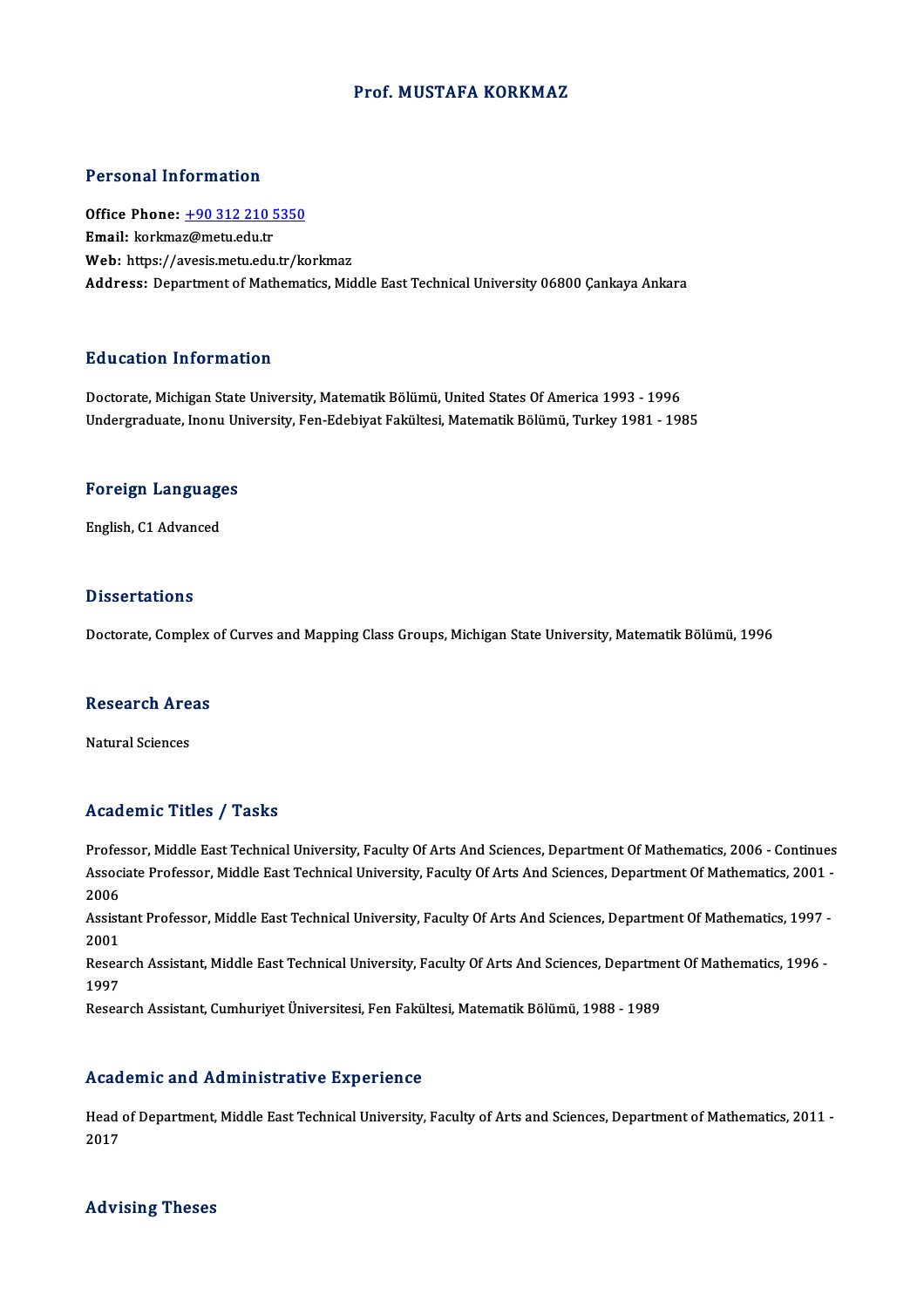KORKMAZ M., Generalized chillingworth classes on subsurface torelli groups, Doctorate, H.ÜNLÜ(Student), 2018<br>KORKMAZ M. Evetis 4 manifolds and bynanellintie Lefebbetz fibrations. Doctorate, T.ALTUNÖZ(Student), 2018 KORKMAZ M., Generalized chillingworth classes on subsurface torelli groups, Doctorate, H.ÜNLÜ(Student), 201<br>KORKMAZ M., Exotic 4-manifolds and hyperelliptic Lefschetz fibrations, Doctorate, T.ALTUNÖZ(Student), 2018<br>KORKMAZ KORKMAZ M., Generalized chillingworth classes on subsurface torelli groups, Doctorate, H.ÜNLÜ<br>KORKMAZ M., Exotic 4-manifolds and hyperelliptic Lefschetz fibrations, Doctorate, T.ALTUNÖZ(St<br>KORKMAZ M., The slope inequality KORKMAZ M., Exotic 4-manifolds and hyperelliptic Lefschetz fibrations, Doctorate, T.ALTUNÖZ(Student), 2018<br>KORKMAZ M., The slope inequality for lefschetz fibrations, Doctorate, A.ÇENGEL(Student), 2017<br>KORKMAZ M., Finite ri KORKMAZ M., The slope inequality for lefschetz fibrations, Doctorate, A.ÇENGEL(Student), 2017<br>KORKMAZ M., Finite rigid sets in curve complexes of non-orientable surfaces, Doctorate, S.ILBIRA(St<br>KORKMAZ M., Legendrian knots KORKMAZ M., Finite rigid sets in curve complexes of non-orientable surfaces, Doctorate, S.ILBIRA(Student), 2017<br>KORKMAZ M., Legendrian knots and open book decompositions, Doctorate, S.ÇELİK(Student), 2009<br>KORKMAZ M., Open KORKMAZ M., Legendrian knots and open book decompositions, Doctorate, S.ÇELİK(Student), 2009<br>KORKMAZ M., Open book decompositions of links of quotient surface singularities, Doctorate, E.YILMAZ<br>KORKMAZ M., Automorphisms of KORKMAZ M., Open book<br>KORKMAZ M., Automorp<br>F.Atalan(Student), 2005<br>KORKMAZ M., Automorp KORKMAZ M., Automorphisms of complexes of curves on odd genus nonorientable surfaces, Doctorate<br>F.Atalan(Student), 2005<br>KORKMAZ M., Automorphisms of complexes of curves on odd genus nonorientable surface, Doctorate,<br>E ATAL F.Atalan(Student), 2005<br>KORKMAZ M., Automorphis<br>F.ATALAN(Student), 2005<br>KORKMAZ M. Beal analytic KORKMAZ M., Real-analytic diffeomorphisms of the circle and mapping class groups, Postgraduate, İ.SAVAŞ(Student),<br>2000 FATALAN(Student), 2005

# 2<sup>000</sup><br>Articles Published in Journals That Entered SCI, SSCI and AHCI Indexes

|       | Articles Published in Journals That Entered SCI, SSCI and AHCI Indexes                                                  |
|-------|-------------------------------------------------------------------------------------------------------------------------|
| L     | The mapping class group is generated by two commutators<br>Baykur R. I., KORKMAZ M.                                     |
|       | JOURNAL OF ALGEBRA, vol.574, pp.278-291, 2021 (Journal Indexed in SCI)                                                  |
| Н.    | Low-slope Lefschetz fibrations                                                                                          |
|       | Çengel A., KORKMAZ M.                                                                                                   |
|       | Journal of Topology and Analysis, 2021 (Journal Indexed in SCI Expanded)                                                |
| III.  | Finite rigid sets in curve complexes of nonorientable surfaces                                                          |
|       | Ilbira S., Korkmaz M.                                                                                                   |
|       | GEOMETRIAE DEDICATA, vol.206, pp.83-103, 2020 (Journal Indexed in SCI)                                                  |
| IV.   | Mapping class group is generated by three involutions                                                                   |
|       | Korkmaz M                                                                                                               |
|       | MATHEMATICAL RESEARCH LETTERS, vol.27, pp.1095-1108, 2020 (Journal Indexed in SCI)                                      |
| V.    | Small Lefschetz fibrations and exotic 4-manifolds                                                                       |
|       | Baykur R. I., KORKMAZ M.                                                                                                |
|       | MATHEMATISCHE ANNALEN, vol.367, pp.1333-1361, 2017 (Journal Indexed in SCI)                                             |
| VI.   | Arbitrarily Long Factorizations in Mapping Class Groups                                                                 |
|       | DALYAN E, KORKMAZ M, PAMUK M.                                                                                           |
|       | INTERNATIONAL MATHEMATICS RESEARCH NOTICES, no.19, pp.9400-9414, 2015 (Journal Indexed in SCI)                          |
| VII.  | Automorphisms of curve complexes on nonorientable surfaces                                                              |
|       | Atalan F., KORKMAZ M.                                                                                                   |
|       | GROUPS GEOMETRY AND DYNAMICS, vol.8, no.1, pp.39-68, 2014 (Journal Indexed in SCI)                                      |
| VIII. | SECTIONS OF SURFACE BUNDLES AND LEFSCHETZ FIBRATIONS                                                                    |
|       | Baykur R. I., KORKMAZ M., Monden N.                                                                                     |
|       | TRANSACTIONS OF THE AMERICAN MATHEMATICAL SOCIETY, vol.365, no.11, pp.5999-6016, 2013 (Journal                          |
|       | Indexed in SCI)                                                                                                         |
| IX.   | ON THE IDEAL TRIANGULATION GRAPH OF A PUNCTURED SURFACE                                                                 |
|       | KORKMAZ M., Papadopoulos A.<br>ANNALES DE L INSTITUT FOURIER, vol.62, no.4, pp.1367-1382, 2012 (Journal Indexed in SCI) |
|       | X. Minimal generating sets for the mapping class group of a surface                                                     |
|       | KORKMAZ M.                                                                                                              |
|       | HANDBOOK OF TEICHMULLER THEORY, VOL III, vol.17, pp.441-463, 2012 (Journal Indexed in SCI)                              |
| XI.   | On the arc and curve complex of a surface                                                                               |
|       | KORKMAZ M., Papadopoulos A.                                                                                             |
|       | MATHEMATICAL PROCEEDINGS OF THE CAMBRIDGE PHILOSOPHICAL SOCIETY, vol.148, pp.473-483, 2010                              |
|       | (Journal Indexed in SCI)                                                                                                |
|       |                                                                                                                         |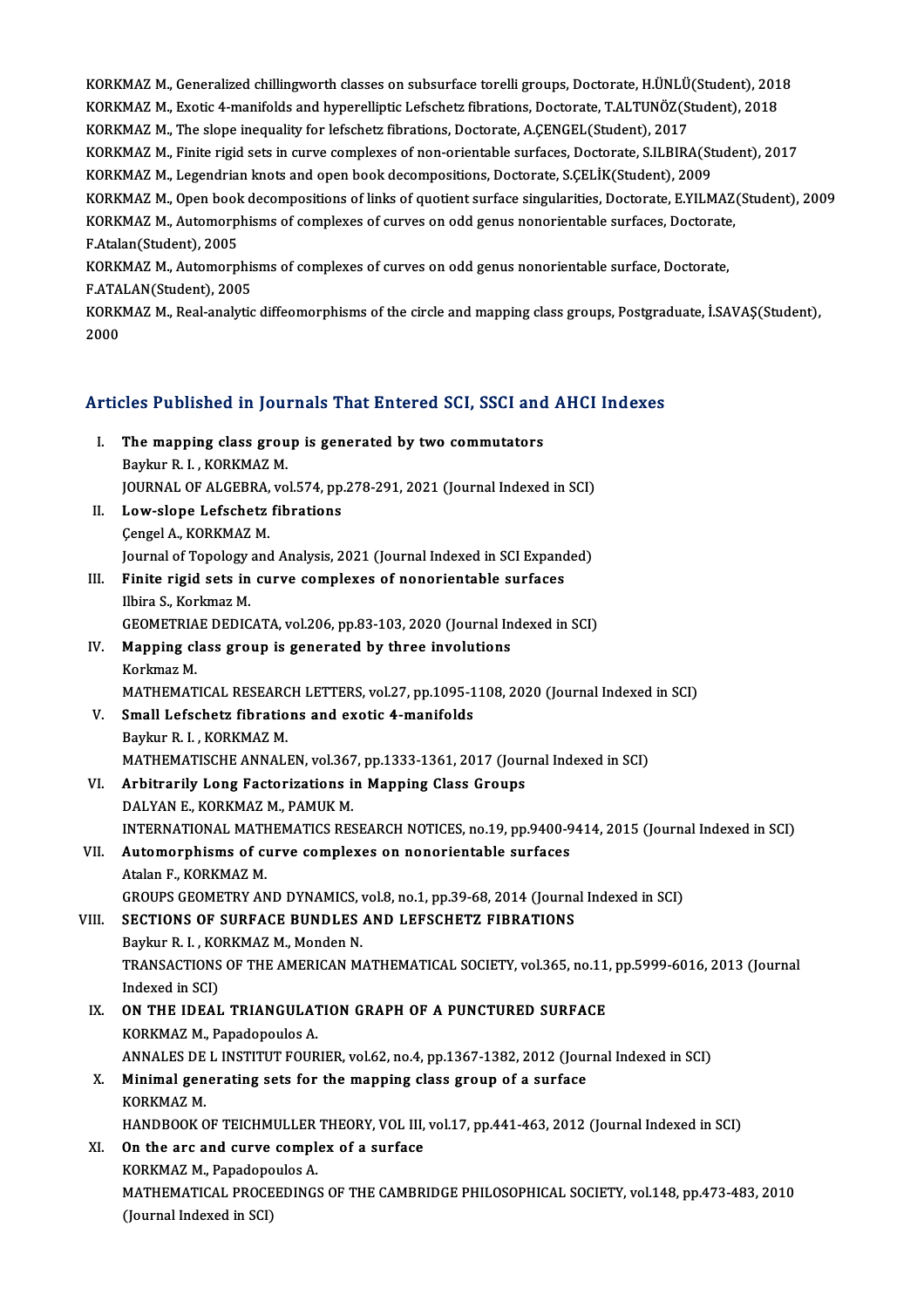| XII.   | Number of pseudo-Anosov elements in the mapping class group of a four-holed sphere                   |
|--------|------------------------------------------------------------------------------------------------------|
|        | Atalan F, KORKMAZ M.                                                                                 |
|        | TURKISH JOURNAL OF MATHEMATICS, vol.34, no.4, pp.585-592, 2010 (Journal Indexed in SCI)              |
| XIII.  | Lefschetz fibrations on 4-manifolds                                                                  |
|        | KORKMAZ M., Stipsicz A. I.                                                                           |
|        | HANDBOOK OF TEICHMULLER THEORY, VOL II, vol.13, pp.271-296, 2009 (Journal Indexed in SCI)            |
| XIV.   | Lefschetz Fibrations and an Invariant of Finitely Presented Groups                                   |
|        | KORKMAZ M.                                                                                           |
|        | INTERNATIONAL MATHEMATICS RESEARCH NOTICES, no.9, pp.1547-1572, 2009 (Journal Indexed in SCI)        |
| XV.    | On sections of elliptic fibrations                                                                   |
|        | KORKMAZ M., Ozbagci B.                                                                               |
|        | MICHIGAN MATHEMATICAL JOURNAL, vol.56, no.1, pp.77-87, 2008 (Journal Indexed in SCI)                 |
| XVI.   | Automorphisms of the Hatcher-Thurston complex                                                        |
|        | Irmak E, KORKMAZ M.                                                                                  |
|        | ISRAEL JOURNAL OF MATHEMATICS, vol.162, no.1, pp.183-196, 2007 (Journal Indexed in SCI)              |
| XVII.  | Homomorphisms from mapping class groups<br>Harvey W., Korkmaz M.                                     |
|        | BULLETIN OF THE LONDON MATHEMATICAL SOCIETY, vol.37, pp.275-284, 2005 (Journal Indexed in SCI)       |
| XVIII. | On stable torsion length of a Dehn twist                                                             |
|        | Korkmaz M.                                                                                           |
|        | MATHEMATICAL RESEARCH LETTERS, vol.12, pp.335-339, 2005 (Journal Indexed in SCI)                     |
| XIX.   | Generating the surface mapping class group by two elements                                           |
|        | Korkmaz M.                                                                                           |
|        | TRANSACTIONS OF THE AMERICAN MATHEMATICAL SOCIETY, vol.357, no.8, pp.3299-3310, 2005 (Journal        |
|        | Indexed in SCI)                                                                                      |
| XX.    | Stable commutator length of a Dehn twist                                                             |
|        | Korkmaz M.                                                                                           |
|        | MICHIGAN MATHEMATICAL JOURNAL, vol.52, no.1, pp.23-31, 2004 (Journal Indexed in SCI)                 |
| XXI.   | The second homology groups of mapping class groups of orientable surfaces                            |
|        | Korkmaz M., Stipsicz A.                                                                              |
|        | MATHEMATICAL PROCEEDINGS OF THE CAMBRIDGE PHILOSOPHICAL SOCIETY, vol.134, pp.479-489, 2003           |
|        | (Journal Indexed in SCI)                                                                             |
| XXII.  | Commutators, Lefschetz fibrations and the signatures of surface bundles                              |
|        | Endo H., Korkmaz M., Kotschick D., Ozbagci B., Stipsicz A.                                           |
|        | TOPOLOGY, vol.41, no.5, pp.961-977, 2002 (Journal Indexed in SCI)                                    |
| XXIII. | Mapping class groups of nonorientable surfaces<br>Korkmaz M.                                         |
|        | GEOMETRIAE DEDICATA, vol.89, no.1, pp.109-133, 2002 (Journal Indexed in SCI)                         |
| XXIV.  | On endomorphisms of surface mapping class groups                                                     |
|        | Korkmaz M.                                                                                           |
|        | TOPOLOGY, vol.40, no.3, pp.463-467, 2001 (Journal Indexed in SCI)                                    |
| XXV.   | Noncomplex smooth 4-manifolds with Lefschetz fibrations                                              |
|        | Korkmaz M                                                                                            |
|        | INTERNATIONAL MATHEMATICS RESEARCH NOTICES, no.3, pp.115-128, 2001 (Journal Indexed in SCI)          |
| XXVI.  | Minimal number of singular fibers in a Lefschetz fibration                                           |
|        | Korkmaz M., Ozbagci B.                                                                               |
|        | PROCEEDINGS OF THE AMERICAN MATHEMATICAL SOCIETY, vol.129, no.5, pp.1545-1549, 2001 (Journal Indexed |
|        | in SCI)                                                                                              |
| XXVII. | Surface mapping class groups are ultrahopfian                                                        |
|        | Korkmaz M., McCarthy J.                                                                              |
|        | MATHEMATICAL PROCEEDINGS OF THE CAMBRIDGE PHILOSOPHICAL SOCIETY, vol.129, pp.35-53, 2000 (Journal    |
|        |                                                                                                      |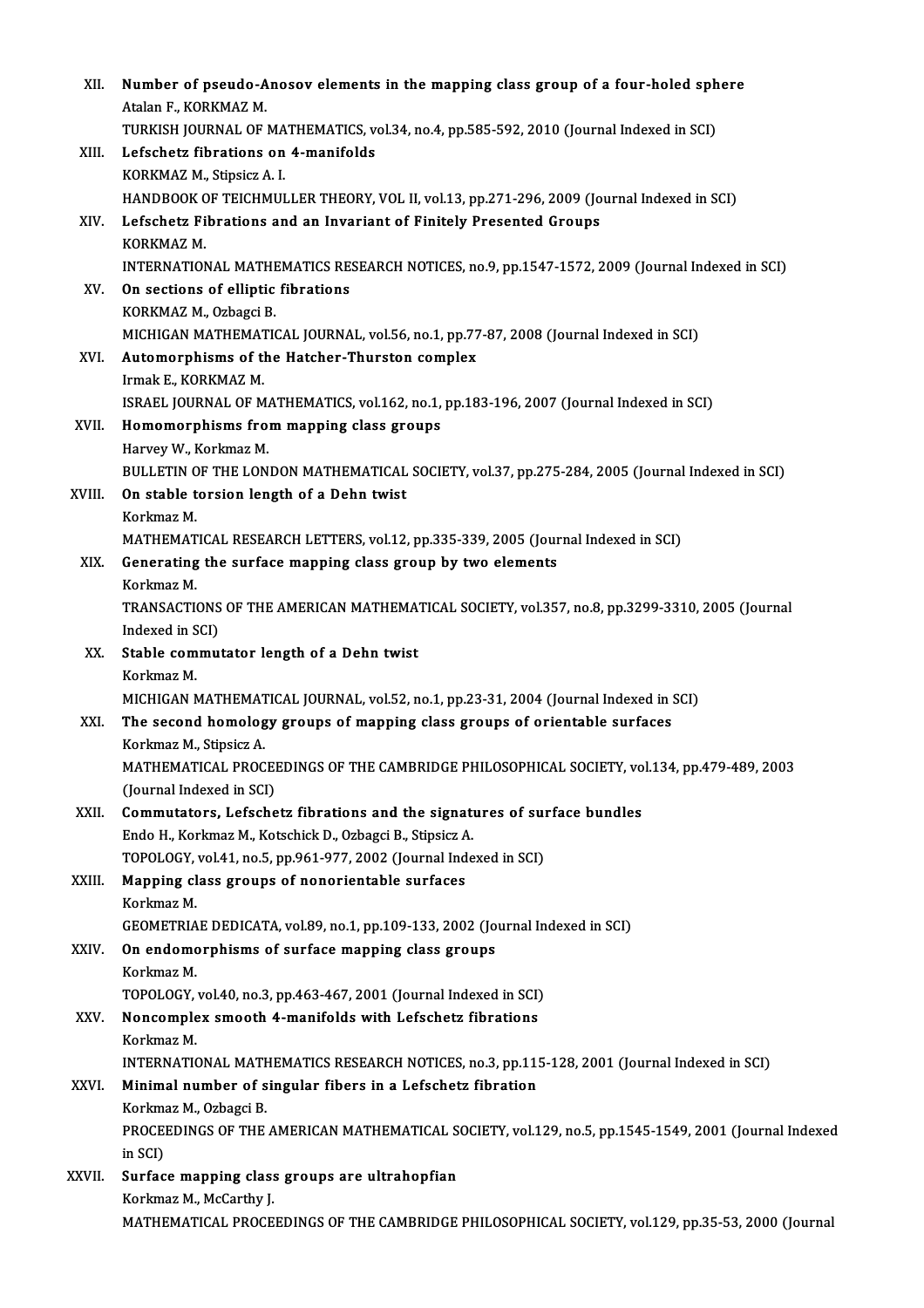Indexed in SCI)<br>Automonnhion

Indexed in SCI)<br>XXVIII. Automorphisms of complexes of curves on punctured spheres and on punctured tori Indexed in SC<br><mark>Automorphi</mark><br>KORKMAZ M.<br>TOPOLOCY AL Automorphisms of complexes of curves on punctured spheres and on punctured<br>KORKMAZ M.<br>TOPOLOGY AND ITS APPLICATIONS, vol.95, no.2, pp.85-111, 1999 (Journal Indexed in SCI)<br>First bomelogy group of manning class groups of po

KORKMAZ M.<br>TOPOLOGY AND ITS APPLICATIONS, vol.95, no.2, pp.85-111, 1999 (Journal Indexed<br>XXIX. First homology group of mapping class groups of nonorientable surfaces<br>KORKMAZ M TOPOLOGY AN<br>First homole<br>KORKMAZ M.<br>MATHEMATIC First homology group of mapping class groups of nonorientable surfaces<br>KORKMAZ M.<br>MATHEMATICAL PROCEEDINGS OF THE CAMBRIDGE PHILOSOPHICAL SOCIETY, vol.123, pp.487-499, 1998<br>(Journal Indoved in SCL)

KORKMAZ M.<br>MATHEMATICAL PROCEI<br>(Journal Indexed in SCI)

## (Journal Indexed in SCI)<br>Books & Book Chapters

ooks & Book Chapters<br>I. Minimal generating sets for the mapping class group of a surface<br>KORKMAZ M ks & Book<br>Minimal gen<br>KORKMAZ M.<br>in: Handback

Minimal generating sets for the mapping class group of a surface<br>KORKMAZ M.<br>in: Handbook of Teichmüller theory Volume III, Athanase Papadopoulos, Editor, uropean Mathematical Society,<br>Zürich, pp.441,462,2012. KORKMAZ M.<br>in: Handbook of Teichmüll<br>Zürich, pp.441-463, 2012<br>Lefesbetr Eibretiens er Zürich, pp 441-463, 2012

- II. Lefschetz Fibrations on 4-manifolds
	- KORKMAZ M., Stipsicz A.

in: Handbook of Teichmuller Theory II, PapadopoulosAthanase, Editor, European Mathematical Society, Zürich, pp.271-296, 2009 in: Handbook of Teichmuller Theory II, PapadopoulosAthanase<br>pp.271-296, 2009<br>III. Problems on homomorphisms of mapping class groups<br>FOREMAZ M

- pp.271-296, 2<br><mark>Problems or</mark><br>KORKMAZ M.<br>in: Problems 4
	-

Problems on homomorphisms of mapping class groups<br>KORKMAZ M.<br>in: Problems on mapping class groups and related topics, Farb Benson, Editor, American Mathematical Society,<br>Providence np.91, 89, 2006 KORKMAZ M.<br>in: Problems on mapping cla<br>Providence, pp.81-89, 2006

## rrovidence, pp.81-89, 2006<br>Refereed Congress / Symposium Publications in Proceedings efereed Congress / Symposium Publications in Pro<br>I. Commutator and stable commutator lengths in groups<br>Korkmas M

I. Commutator and stable commutator lengths in groups<br>Korkmaz M.

Commutator and stable commutator lengths in groups<br>Korkmaz M.<br>Journées Mathematiques Régionales: Third Romanian-Turkish Mathematics Colloquium, Constanta, Romania, 18 -<br>22 Sentember 2010 np.4 Korkmaz M.<br>Journées Mathematiques l<br>22 September 2019, pp.4<br>Vürevlerin Gönderim S Journées Mathematiques Régionales: Third Romanian-Tur<br>22 September 2019, pp.4<br>II. Yüzeylerin Gönderim Sınıfları Grubunun Üreteçleri<br>Karlmar M

- 22 September<br>**Yüzeylerin<br>Korkmaz M.**<br>22. Ulusel M Korkmaz M.<br>32. Ulusal Matematik Sempozyumu, Samsun, Turkey, 31 August - 03 September 2019, pp.9
- Korkmaz M.<br>32. Ulusal Matematik Sempozyumu, Samsun, Turkey, 31 August 03 September 2019, pp.9<br>III. Mapping class groups presentations representations and relations with symplectic manifolds<br>KORKMAZ M 32. Ulusal Mat<br><mark>Mapping cla</mark><br>KORKMAZ M.<br>Manning class Mapping class groups presentations representations and relations with s<br>KORKMAZ M.<br>Mapping class groups, 3- and 4-manifolds, Cluj, Romania, 27 July - 01 August 2015

KORKMAZ M.<br>Mapping class groups, 3- and 4-manifolds, Cluj, Romania, 27 Jul<br>IV. Arbitrarily long factorizations in mapping class groups<br>KORKMAZ M Mapping class<br>Arbitrarily 1<br>KORKMAZ M.<br>40th Spring T KORKMAZ M.<br>49th Spring Topology and Dynamics Conference 2015, Bowling Green, United States Of America, 14 - 16 May 2015

### Memberships / Tasks in Scientific Organizations

American Mathematical Society, Member, 1993 - Continues, United States Of America Türk Matematik Derneği, Member, 1988 - Continues, Turkey

### **Scientific Refereeing**

COMMUNICATIONS INANALYSISANDGEOMETRY,SCI Journal,February2019